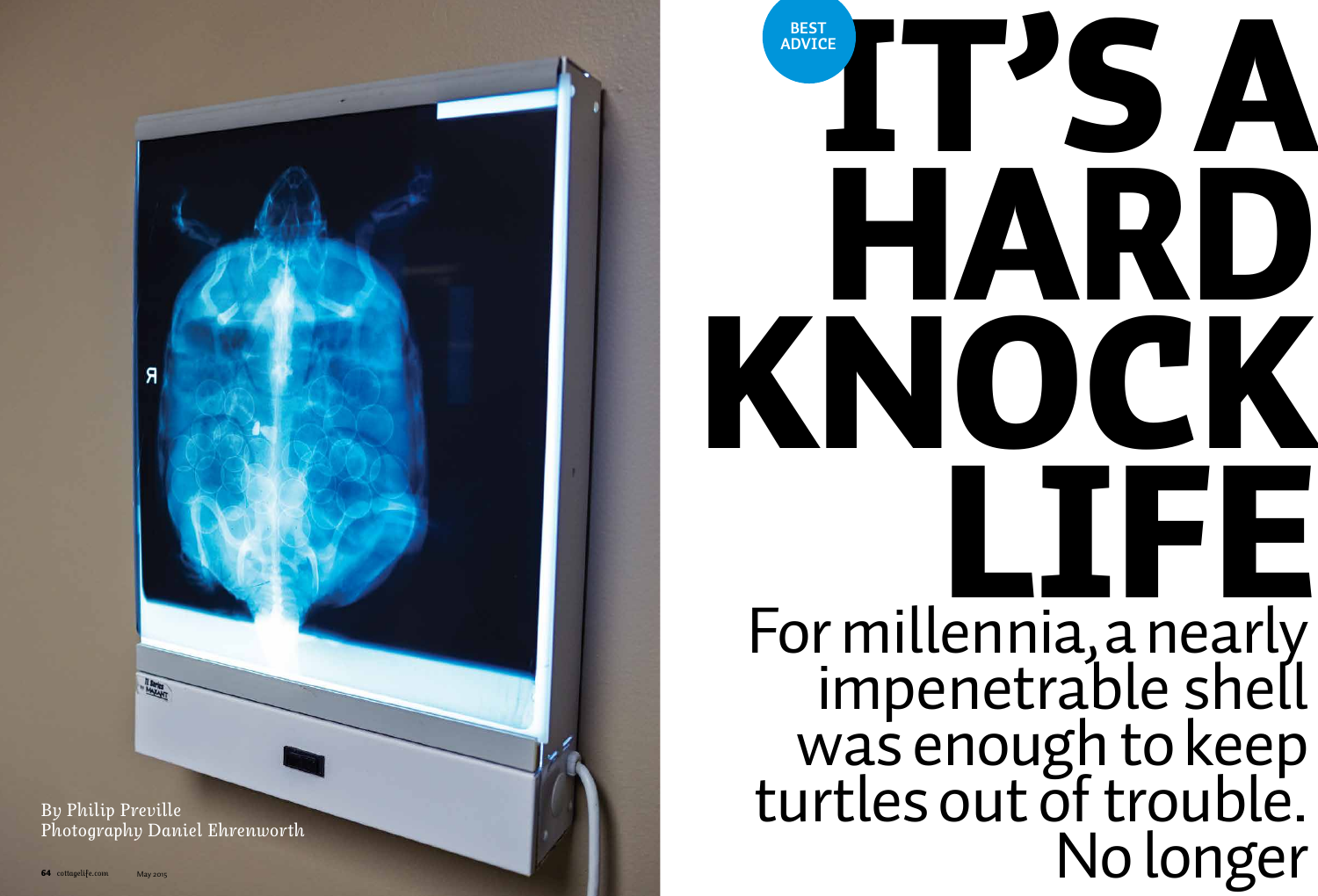



# *That's what first crossed Bill Mallett's*  ROAD KILL **.**<br>le

*mind in the early hours of Friday, May 10, 2013, on a drive from his family's cottage in Port Franks, Ont., on the shores of Lake Huron. Mallett was on his way to meet a friend for breakfast when he spotted a turtle on the shoulder of Northville Road, not far from the skinny, reedy, elbowjointed pond known as L Lake. The area is known to locals for its well-travelled turtle crossings, and Mallett had good reason to assume the worst. "I've seen 14 dead turtles around here in the last three years," he says.* 

*But when he got out of his car, he dis covered something worse: an adult snap ping turtle, two feet long from head to tail, still alive despite grotesque injuries. The top of its carapace had a hole in it the size of Mallett's thumb, not punc tured but sheared, as though sliced across the top with a knife. Worse still, the turtle had suffered multiple fractures to its upper and lower jaws. Mallett didn't imagine it could survive long. "I was going to put him out of his misery," he recalls. But when he walked around and tried to approach the turtle from behind, "that's when he turned and looked me straight in the eye."* 

*Mallett, a 70-year-old retired electri cian from London, Ont., who's spent his life's summers on Lake Huron, is a toughskinned, gentle-souled kind of guy, a bit of* 

*a turtle himself. When he and the turtle locked gazes, the world went momentarily still. That's when he knew he had to try to save the animal instead, even though he had no idea how. He called 911, which put him through to the Ontario Provincial Police, who simply said, "Call the Kawar tha Turtle Trauma Centre."* 

*If any place could help his turtle, Mallett guessed, this would be it. The problem was that it was about 400 km away in Peterborough, Ont. He started calling the number the OPP had given him. What Mallett didn't know was that the trauma centre, despite its impressive clinical name, was actually a not-forprofit wildlife shelter operating on a shoe string budget. The lone person on staff that morning was too busy looking after injured turtles to answer the phone. Mallett left a message and waited by the side of the road. He feared the snapper would not survive long.*

*Turtle shells may be the Triassic era's greatest work of engineering. The first turtles evolved some 220 million years ago, long before most dinosaur species, at a time when the earth's continents were still part of a single land mass known as Pangaea. Their signature mutations included an extension of their spinal vertebrae into an arched carapace over their backs, an extension of their ribs to* 



Veterinarian Sue Carstairs prepares a dose of antibiotic. Turtles waiting for assessment, or with open wounds, rest on a comfy towel (opposite), rather than in water. Assessment can include a swab (below) to test for infection and an X-ray to check for fish hooks, fractures, internal injuries, and eggs. Above, turtles (visible or hiding), with their records and any drugs and fluids needed.

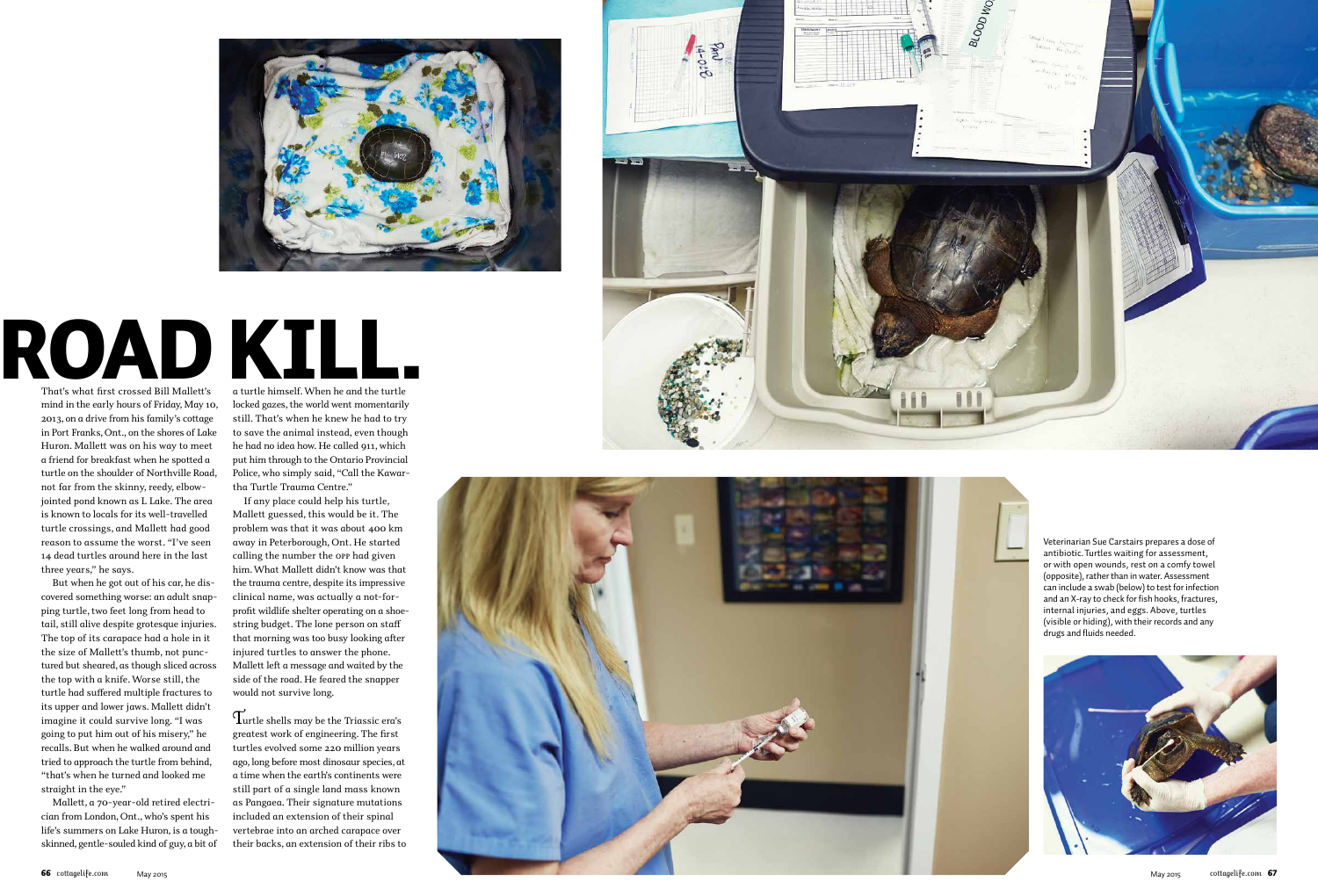*create a flat plastron underneath their bellies, and the fusion of the bones around the edges—moving everything else, including shoulder blades and col larbones, from the outside to the inside of their rib cages in the process.* 

*When an evolutionary adaptation works, it sticks. The fossil record shows that the turtle shell has changed sur prisingly little since its emergence. It hasn't had to. In 2013 a photographer captured an American alligator, a species whose bites can exert pressure of up to 2,900 pounds per square inch, trying to crack a live turtle in its jaws for 15 minutes before giving up.* 

*Thanks to that shell, turtles have sur vived every competitor, predator, trap, continental rift, and mass-extinction event since Mesozoic times. Turtles predate Tyrannosaurus rex by about 135 million years, and they're still around. Slow and steady really does win the race. They are among the hardiest reptiles that have ever lived.* 

*Bill Mallett didn't know any of that. He was standing on the side of the road, hovering over an injured snapper with which he'd made a silent pact, waiting for help. The turtle trauma centre couldn't call him back fast enough.*

*It happened to be Lindsay Maxim, one of the Kawartha Turtle Trauma Centre's few paid staff members, who retrieved Mallett's message that Friday morning. Maxim brought the news to Kate Siena, the trauma centre's executive coordinator, as soon as Siena came in. "It was obvi ous that Bill was very concerned," Siena says. "To be honest, we weren't looking forward to calling him back."* 

*There is a stereotype that's often applied to wildlife conservationists: they are raccoon-hugging recluses who, in their tiny, smelly shelters, get along bet ter with animals than people. Siena, 44, does not fit this description. A happily married mother of two, she is gregarious with friends and strangers alike. Though she's worked her whole career in wildlife conservation and has a special rapport* 

*with animals, she remains a committed* 

*scientist. Wildlife conservation, for her, is about ecology and biodiversity. Maxim, a 28-year-old Trent University graduate who studied biology, is cut from the same cloth. They don't give names to any of the animals they treat. They assign num bers instead, because it keeps them, and their volunteers, from getting emotionally attached. "They are wild animals, and the whole point is for them to stay wild animals," Siena says. "They are not pets." Since Siena took over as coordinator of the centre in 2010, it's gone from treating about 50 turtles a year to admit ting more than 800 turtles annually for treatment and rehabilitation. That's a lot of turtle trauma. Siena, having seen the worst the species can bear, has devel oped a very clinical, cutthroat sense of judgment. Her first question is always: can we help this turtle? If the answer is yes, she'll move heaven and earth for it. But if the answer is no, it's no—which can be devastating to roadside rescuers like Bill Mallett, who often develop an emotional bond with the injured animal. Maxim drew the assignment of calling Mallett back. When she did, she learned that his snapper was still alive. Yes, they could help this turtle—in fact, they were the only wildlife centre in Ontario that could—but they had to move fast. "We usually give ourselves a 24-hour window to get an injured turtle to the centre," Siena says, so they'd already lost pre cious time. "If the turtle is still alive, then it's not the injuries that will kill it," she says. "What'll kill it is infection,* 

*the shock of the pain, and the fact that it can't drink."* 

*In recent years, the Kawartha Turtle Trauma Centre has trained staff at other Ontario wildlife centres—including the Rideau Valley Wildlife Sanctuary in Ottawa, the Sandy Pines Wildlife Centre in Napanee, and the soon-to-be-opened Georgian Bay Turtle Hospital just south of Orillia—to stabilize injured turtles for safe transport to Peterborough. Maxim recommended that Mallett bring the snapper to Heaven's Wildlife Rescue in* 

IF HE DIED. WOULD TAKE 1,500 **EGGS** AND 20 **YEARS** TO REPLACE HIM



PHOTO THIS PAGE COURTESY THE KAWARTHA TURTLE TRAUMA CENTRE



 $-037$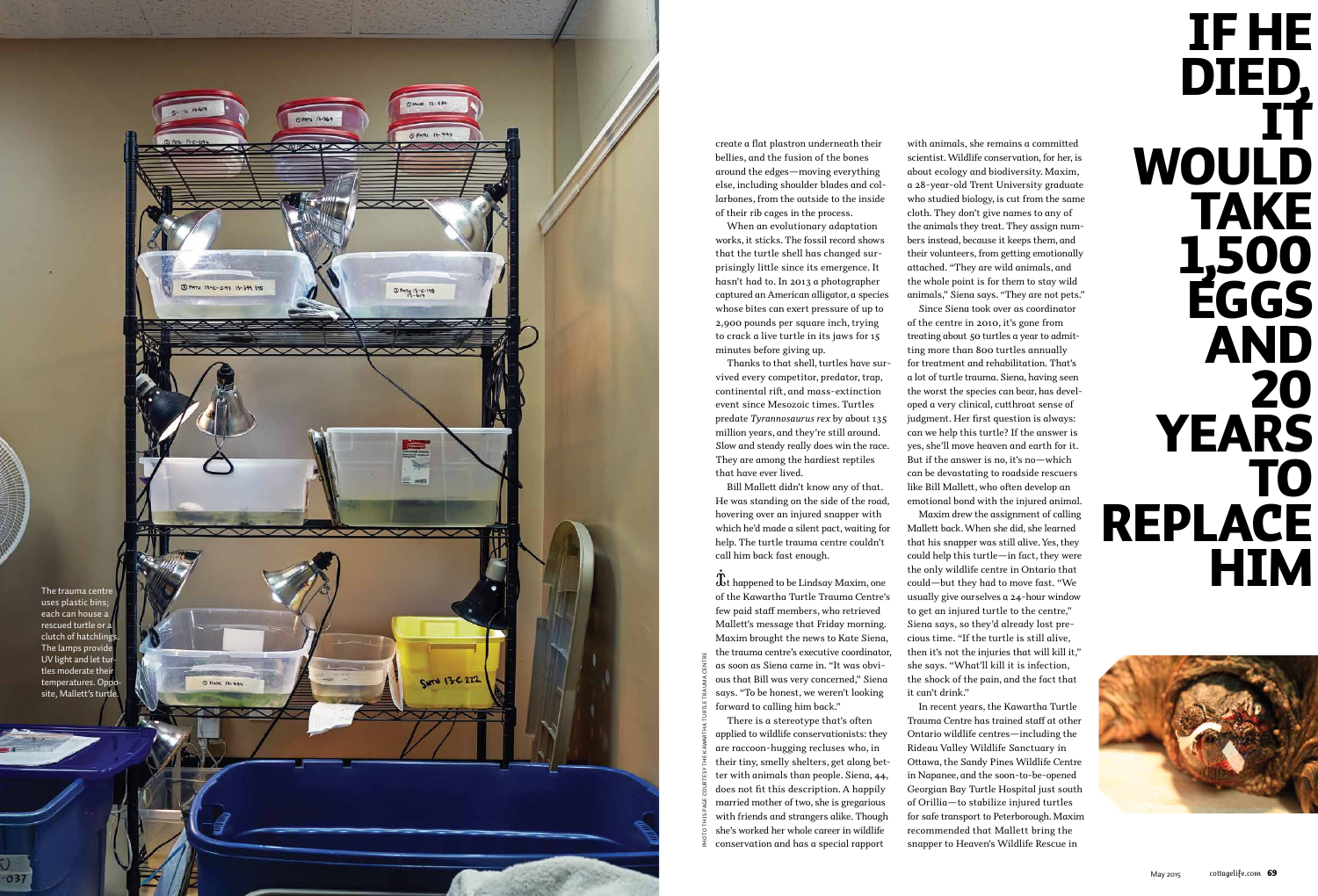

*Oil Springs, whose staff also knows the injured-turtle drill, and which was just an hour's drive south from Port Franks.* 

*Siena, meanwhile, fired off a mass email to her turtle taxi list—about 100 volunteers scattered across southern Ontario who shuttle injured turtles. But she and Maxim suspected that no single driver would be prepared to make the 400 km drive. It would have to be a relay.* 

*Mallett brought the turtle to Oil Springs, where the male snapper received pain medication and fluids, as well as a name: Porter. The medicine extended the time frame for saving him: Siena and Maxim now had until around noon on Saturday. The name raised the emotional stakes. For the next two hours, they worked the phones and the email lines frantically, barking at each other without missing a beat, trying to set up a series of hand-offs that would bring Porter from Oil Springs to Peterborough. When they realized their regular volunteers wouldn't be able to complete the relay, they started branching out. "I've had my boyfriend drive hundreds of kilometres to pick up turtles," admits Maxim. But in this case he wasn't available. They could get Porter from Oil Springs to Guelph, but no farther.* 

*That's when Bill Mallett, who hadn't come this far just to see Porter buried, stood up in the middle of Heaven's Wild life Rescue and said aloud in desperation, "There must be a pilot who'll fly him!" It turned out there was. Pilots N Paws Canada, a volunteer organization that usually airlifts cats and dogs in need of rescue or medical attention, made an exception for Porter and hooked him up with Rick Woodall, a 46-year-old Wind sor financial advisor and hobby pilot with his own single-engine, two-seater airplane. On Saturday morning, Woodall picked Porter up at the Sarnia airport and airlifted him to Peterborough, arriv ing just after noon. The relay had met its deadline. Now all Porter had to do was survive reconstructive surgery.*

*Bill Mallett can remember a time when turtles were everywhere around Port Franks. "Back when I was young, it wasn't uncommon for me to see 25 painteds and 10 stinkpots down here in the evening," he says. "That never happens anymore."* 

*There are seven species of hard-shell turtles in Ontario, including painted tur tles, identifiable by the red lines on their extremities, and musk turtles, which release a { Continued on page 107  }*



Watch for turtles on roads, especially in spring, when females nest. If you see an injured turtle, call the Kawartha Turtle Trauma Centre and they'll find a nearby clinic for urgent care. Transport an injured turtle in a dry, ventilated plastic box with a lid. Use a shovel or board to lift a snapper so it doesn't bite you. Always ensure your own safety (and that of other driv ers) before stopping to help a turtle.



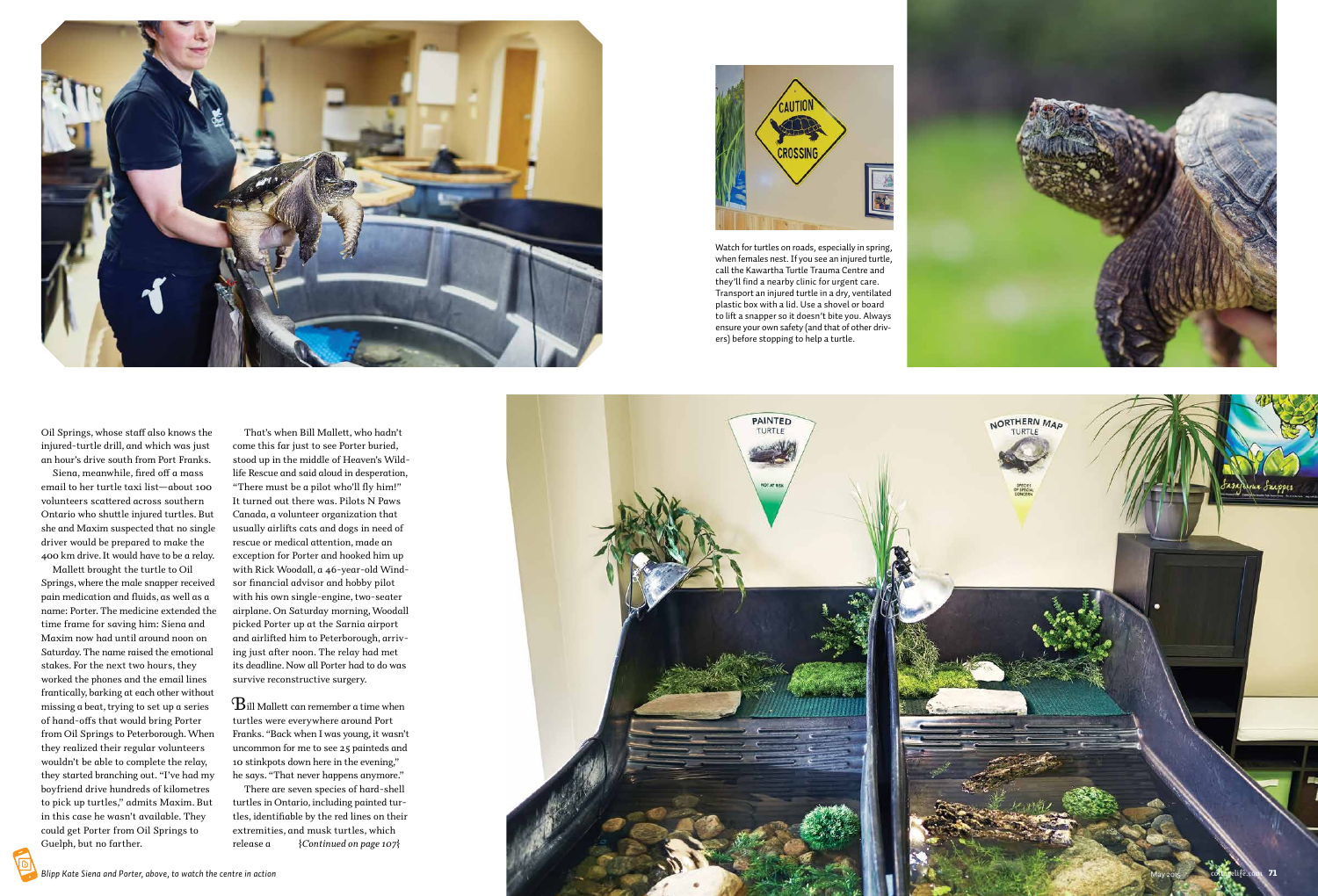### **IT'S A HARD KNOCK LIFE**

*{ Continued from page 70 }*

*foul-smelling goo when under threat hence the "stinkpot" nickname. Of the seven, every species but the painteds (the most common) ranks somewhere on the conservation barometer: some are endangered, one is threatened, and some, such as the snapper, are "species of special concern." And Ontario isn't unique. After 220 million years without having to adapt anew, turtles everywhere have fallen on hard times.*

*Their shells have kept them alive this long, but they haven't been fun to lug around. They constrain their every move, making them slow on land. Young turtles survive by stealth. They are the shrinking violets of the animal kingdom, always hiding among the reeds and the lily pads, and in other messy nooks of the Ontario wilds. Once a turtle gets big enough, and its shell hard enough, it no longer has predators in the water, and could live past the age of 100. In Algonquin Park in the 1970s, wildlife scientists tagged a giant female snapper, B7. Forty years later, she is still laying nests of 40 eggs every year.* 

*Still, turtles can't hide in the water forever. They move from pond to pond in search of food and mates, and they have to nest to lay eggs. And it's on land where they're vulnerable. Across southern Ontario, you are rarely more than two kilometres away from a road. Some studies show that the most active turtle species will amble across roads 20 times in a season. And that's where turtles encounter the mechanized predator that natural selection has yet to counteract: the car.* 

*Road mortality is every freshwater turtle's biggest population threat. A 2010 study by students at Laurentian University along a 388 km stretch of Hwy. 69/400 from Barrie to Sudbury found that, during late spring and early summer, about 22 turtles are struck by cars per day. Sometimes turtles startle drivers with their sloth: they move so slowly that, by the time drivers realize that it's a live turtle in the middle of the road, it's often too late. Just as often, though, it's no accident. In 2007, scientists placed decoys in the middle of the road on the Long Point causeway near* 

*Lake Erie. They found that roughly half of all turtle road strikes were deliberate the driver swerved, not to avoid the decoy, but to intentionally run over it.* 

*No matter the motivations of the killers, turtles cannot survive this increase in their mortality. Scientists estimate only one in 1,500 snapping turtle eggs makes it through to adulthood. Old B7 in Algonquin Park is a case in point: over her past 40 years laying eggs, scientists report only one survivor, now about 35 years old—and that turtle came from an incubated egg.* 

*"There are lots of baby turtles every spring, but nature did not intend for most of them to survive," says Siena. They are like canapés for predators: small and served frequently. "Nature did, however, intend for the adults to live a long, long time in order to keep the reproduction cycle robust. The adults aren't supposed to die at this rate, and the species can't afford to lose them."*

*Snappers take 20 years to reach sexual maturity, about seven years longer than humans. If Porter died, it would take 1,500 eggs and 20 years to replace him in the breeding-adult snapper population—a steep uphill battle for a species in decline. If you were trying to protect the human race from extinction, you'd save the children. With turtles it's the opposite: save the adults.* 

*As grim as the statistics are, there was some reason for optimism with Porter. The moment that Sue Carstairs, the resident veterinarian and turtle surgeon at the Kawartha Turtle Trauma Centre, laid eyes on him, she knew that she could help. For one thing, she'd seen turtles survive much worse. In addition, she says, "His injuries fit a pattern unique to snappers. I'd seen this hundreds of times."* 

*When most turtles face imminent danger, they duck and cover, but snappers actually cannot fully retract into their shells, so their heads are left exposed (which is why they snap). When drivers try to avoid hitting a snapper by straddling it, in the hopes of passing over it, the collision often results in a sheared carapace and facial trauma. These were Porter's injuries, which convinced Carstairs that he hadn't been run over on purpose. She looked the turtle in the eye just as Mallett had, but with the clinical* 



runabouts, water ski and wakeboard boats, pontoon boats, fishing rigs, sailboats, cruisers and PWCs. Call Northstar today and enjoy boating anywhere in Ontario knowing you're covered. It's what we do.

Ontario's **Marine Specialist** Head office



northstarinsurance.ca info@northstarinsurance.ca 1.866.717.9295